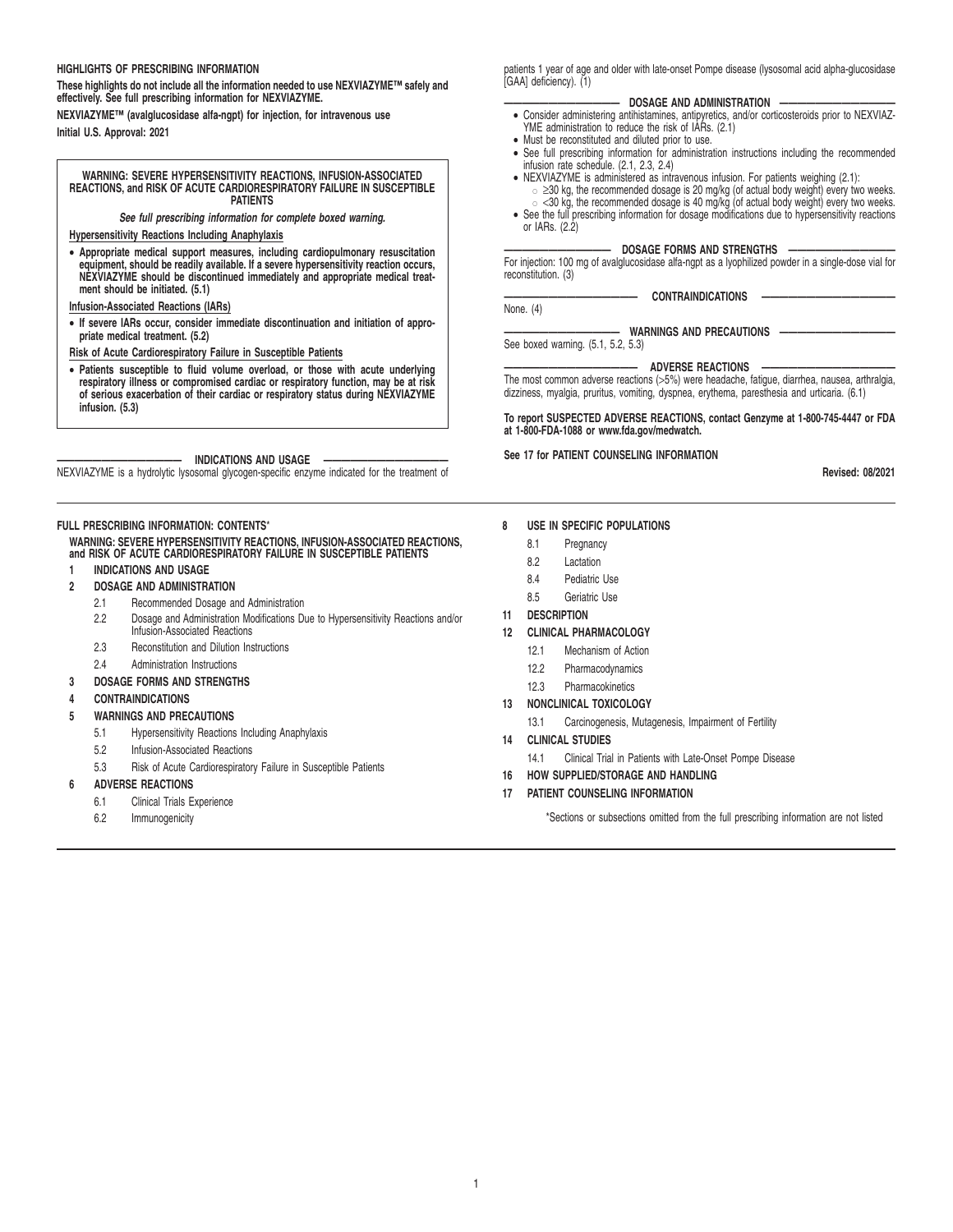#### **WARNING: SEVERE HYPERSENSITIVITY REACTIONS, INFUSION-ASSOCIATED REACTIONS, and RISK OF ACUTE CARDIORESPIRATORY FAILURE IN SUSCEPTIBLE PATIENTS**

# **Hypersensitivity Reactions Including Anaphylaxis**

**Patients treated with NEXVIAZYME have experienced life-threatening hypersensitivity reactions, including anaphylaxis. Appropriate medical support measures, including cardiopulmonary resuscitation equipment, should be readily available during NEXVIAZYME administration. If a severe hypersensitivity reaction (e.g., anaphylaxis) occurs, NEXVI-AZYME should be discontinued immediately and appropriate medical treatment should be initiated. In patients with severe hypersensitivity reaction, a desensitization procedure to NEXVIAZYME may be considered [see Warnings and Precautions (5.1)].**

# **Infusion-Associated Reactions (IARs)**

**Patients treated with NEXVIAZYME have experienced severe IARs. If severe IARs occur, consider immediate discontinuation of NEXVIAZYME, initiation of appropriate medical treatment, and the benefits and risks of readministering NEXVIAZYME following severe IARs. Patients with an acute underlying illness at the time of NEXVIAZYME infusion may be at greater risk for IARs. Patients with advanced Pompe disease may have compromised cardiac and respiratory function, which may predispose them to a higher risk of severe complications from IARs [see Warnings and Precautions (5.2)].**

#### **Risk of Acute Cardiorespiratory Failure in Susceptible Patients**

**Patients susceptible to fluid volume overload, or those with acute underlying respiratory illness or compromised cardiac or respiratory function for whom fluid restriction is indicated may be at risk of serious exacerbation of their cardiac or respiratory status during NEXVIAZYME infusion. More frequent monitoring of vitals should be performed during NEXVIAZYME infusion in such patients [see Warnings and Precautions (5.3)].**

## **1 INDICATIONS AND USAGE**

NEXVIAZYME is indicated for the treatment of patients 1 year of age and older with late-onset Pompe disease (lysosomal acid alpha-glucosidase [GAA] deficiency). **2 DOSAGE AND ADMINISTRATION**

- **2.1 Recommended Dosage and Administration**
- Prior to NEXVIAZYME administration, consider pretreating with antihistamines, antipyretics, and/or corticosteroids [see Warnings and Precautions (5.1)].
- NEXVIAZYME must be reconstituted and diluted prior to use [see Dosage and Administration  $(2.3)$
- NEXVIAZYME is administered as intravenous infusion. For patients weighing:
- o ≥30 kg, the recommended dosage is 20 mg/kg (of actual body weight) every two weeks [see Dosage and Administration (2.4)]
- <30 kg, the recommended dosage is 40 mg/kg (of actual body weight) every two weeks [see Dosage and Administration (2.4)]
- The initial recommended infusion rate is 1 mg/kg/hour. Gradually increase the infusion rate every 30 minutes if there are no signs of infusion-associated reactions (IARs) [see Dosage and Administration (2.4)].
- **2.2 Dosage and Administration Modifications Due to Hypersensitivity Reactions and/or Infusion-Associated Reactions**
- In the event of a *severe* hypersensitivity reaction (including anaphylaxis) or a *severe* infusion-<br>associated reaction (IAR), immediately discontinue NEXVIAZYME administration and initiate<br>appropriate medical treatment
- In the event of a *mild to moderate* hypersensitivity reaction or a *moderate* IAR, consider temporarily holding or slowing the infusion rate and initiating appropriate medical treatment [see Warnings and Precautions (5.1, 5.2)]. If symptoms:
	- $\circ$  Persist despite temporarily holding the infusion, wait at least 30 minutes for symptoms to resolve before deciding to stop the infusion for the day.
- $\circ$  Subside, resume the infusion for 30 minutes at half the rate at which the reaction occurred, and subsequently increase the infusion rate by 50% for 15 minutes to 30 minutes. If symptoms do not recur, increase the infusion rate to the rate at which the reaction occurred and consider continuing to increase the rate in a stepwise manner. **2.3 Reconstitution and Dilution Instructions**

Reconstitute and dilute NEXVIAZYME in the following manner. Use aseptic technique during preparation.

# Reconstitute the Lyophilized Powder

- 1. Determine the number of vials to be reconstituted based on individual patient's weight and the recommended dose [see Dosage and Administration (2.1)].
- 2. Remove the required number of vials needed for the infusion from the refrigerator and set aside for approximately 30 minutes to allow them to reach room temperature.
- 3. Reconstitute each vial by injecting 10 mL of Sterile Water for Injection, USP, into each vial by a slow drop-wise addition of the diluent down the inside of the vial and not directly onto the lyophilized powder. Tilt and roll each vial gently. Avoid forceful impact of the diluent on the lyophilized powder and avoid foaming. Do not invert, swirl, or shake. Allow the solution to become dissolved. After reconstitution, each vial will yield 100 mg/10 mL (10 mg/mL) of avalglucosidase alfa-ngpt.
- 4. Perform an immediate visual inspection of the reconstituted solution in vials for particulate matter and discoloration. The reconstituted solution is clear, colorless to pale-yellow. If upon immediate inspection, particles are observed or if the solution is discolored, do not use.

# Storage of the Reconstituted Solution

Dilute the reconstituted solution without delay. If immediate use is not possible, the reconstituted solution can be stored up to 24 hours in a refrigerator, 36°F to 46°F (2°C to 8°C). Do not freeze. Dilute the Reconstituted Solution

1. Slowly withdraw the volume of reconstituted solution from each vial (calculated according to patient's weight).

- 2. Add the reconstituted solution slowly and directly into 5% Dextrose Injection. See Table 1 for the recommended total infusion volume based on the patient's weight. Avoid foaming or agitation of the infusion bag and avoid air introduction into the infusion bag. Discard any unused reconstituted solution remaining in the vial.
- 3. Mix the contents of the infusion bag by gently inverting or massaging the infusion bag. Do not shake. After dilution, the solution will have a final concentration of 0.5 to 4 mg/mL of avalglucosidase alfa-ngpt.
- 4. Administer the diluted solution without delay. The recommended infusion duration is between 4 to 7 hours [see Dosage and Administration (2.4)]. Discard any unused diluted solution after 9 hours.

### Storage of the Diluted Solution

- If the diluted solution is not used immediately, refrigerate at 36°F to 46°F (2°C to 8°C) for up to 24 hours. Do not freeze.
- Completely infuse the diluted solution within 9 hours after removal from the refrigerator.
- If the diluted solution is removed from the refrigerator, it must not be restored in the refrigerator. Discard the diluted solution if refrigerated more than 24 hours or if the diluted solution is not able to be completely infused within 9 hours after removal from the refrigerator.

| Table 1: Projected Intravenous Infusion Volume for NEXVIAZYME Administration |  |  |
|------------------------------------------------------------------------------|--|--|
| <b>According to Patient Weight</b>                                           |  |  |

| <b>Patient Weight Range</b><br>(kg) | Total Infusion Volume (mL)<br>for 20 mg/kg | Total Infusion Volume (mL)<br>for 40 mg/kg |
|-------------------------------------|--------------------------------------------|--------------------------------------------|
| 5 to 9.9                            | N/A                                        | 100                                        |
| 10 to 19.9                          | N/A                                        | 200                                        |
| 20 to 29.9                          | N/A                                        | 300                                        |
| 30 to 34.9                          | 200                                        | N/A                                        |
| 35 to 49.9                          | 250                                        | N/A                                        |
| 50 to 59.9                          | 300                                        | N/A                                        |
| 60 to 99.9                          | 500                                        | N/A                                        |
| 100 to 119.9                        | 600                                        | N/A                                        |
| 120 to 140                          | 700                                        | N/A                                        |

#### **2.4 Administration Instructions**

- 1. It is recommended to use an in-line, low protein binding, 0.2 micrometer filter to administer NEXVIAZYME.
- 2. Administer the infusion incrementally, as determined by the patient's response and comfort.
	- When the recommended dose is 20 mg/kg<br>  $\overline{\phantom{a}}$  initial and Subsequent Infusions: The recommended starting infusion rate is 1 mg/kg/hour.<br>
	If there are no signs of infusion-associated reactions (IARs), gradually increa rate every 30 minutes in each of the following three steps: 3 mg/kg/hour, 5 mg/kg/hour, and then 7 mg/kg/hour; then, maintain the infusion rate at 7 mg/kg/hour until the infusion is complete. The approximate total infusion duration is 4 hours to 5 hours.

# When the recommended dose is 40 mg/kg

- $\circ$  Initial Infusion: The recommended starting infusion rate is 1 mg/kg/hour. If there are no signs of IARs, gradually increase the infusion rate every 30 minutes in each of the following three steps: 3 mg/kg/hour, 5 mg/ duration is 7 hours.
- Subsequent Infusions: The recommended starting infusion rate is 1 mg/kg/hour, with gradual increase in infusion rate every 30 minutes if there are no signs of IARs. The process may use either the above 4-step process or the following 5-step process: 3 mg/kg/hour, 6 mg/kg/hour, 8 mg/kg/hour, and then 10 mg/kg/hour; then, maintain the infusion rate at 10 mg/kg/hour until the infusion is complete. The approximate total 5-step infusion duration is 5 hours.
- 3. After the infusion is complete, flush the intravenous line with 5% Dextrose Injection.
- 4. Discard any unused diluted product after 9 hours.
- 5. Do not infuse NEXVIAZYME in the same intravenous line with other products.

### **3 DOSAGE FORMS AND STRENGTHS**

For injection: 100 mg of avalglucosidase alfa-ngpt as a white to pale-yellow lyophilized powder in a single-dose vial for reconstitution.

**4 CONTRAINDICATIONS** None.

#### **5 WARNINGS AND PRECAUTIONS 5.1 Hypersensitivity Reactions Including Anaphylaxis**

Prior to NEXVIAZYME administration, consider pretreating with antihistamines, antipyretics, and/or corticosteroids. Appropriate medical support measures, including cardiopulmonary resuscitation equip-<br>ment, should be readily available during NEXVIAZYME administration.

- If a severe hypersensitivity reaction (e.g., anaphylaxis) occurs, NEXVIAZYME should be discon-tinued immediately and appropriate medical treatment should be initiated. The risks and benefits of readministering NEXVIAZYME following severe hypersensitivity reaction (including anaphylaxis) should be considered. Some patients have been rechallenged using slower infusion rates at a<br>dosage lower than the recommended dosage. In patients with severe hypersensitivity reaction, a<br>desensitization procedure to NEXVIA infusion, the dosage (dose and/or the rate) may be increased to reach the approved recommended dosage.
- If a mild or moderate hypersensitivity reaction occurs, the infusion rate may be slowed or temporarily stopped.

Life-threatening hypersensitivity reactions, including anaphylaxis, have been reported in NEXVIAZYME-treated patients. In clinical studies, 67 (48%) NEXVIAZYME-treated patients experienced hypersensitivity reactions, including 6 (4%) patients who reported severe hypersensitivity reactions and 3 (2%) additional patients who experienced anaphylaxis; 1 (1%) patient experiencing anaphylaxis discontinued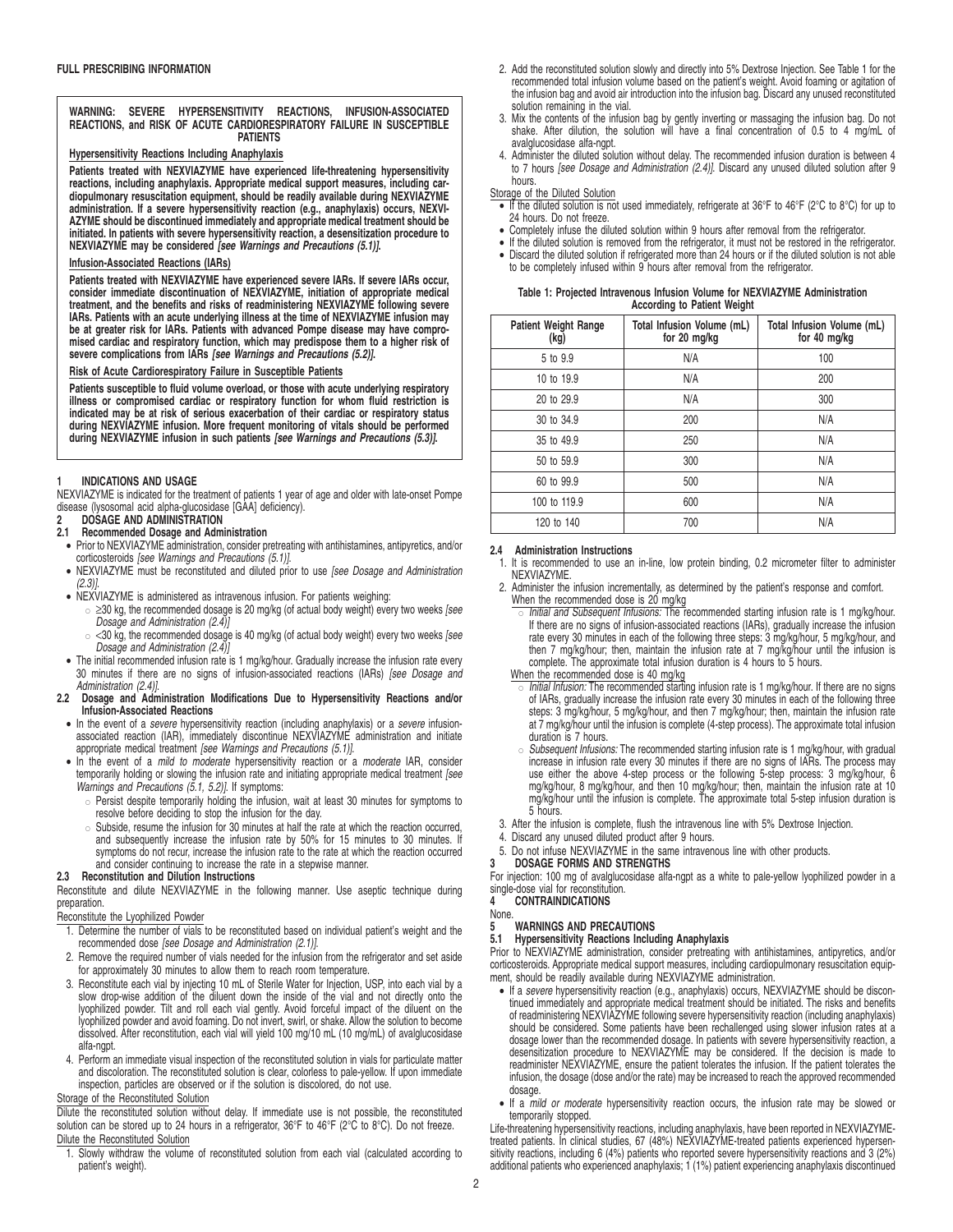from the study. Some of the hypersensitivity reactions were IgE mediated. Anaphylaxis signs and symptoms included respiratory distress, chest discomfort, flushing, cough, erythema, lip swelling, pruritus, swollen tongue, dysphagia, and rash. Symptoms of severe hypersensitivity reactions included respiratory distress, erythema, urticaria, tongue edema, and rash. Increased incidence of hypersensitivity reactions was observed in patients with higher antidrug antibody (ADA) titers [see Adverse Reactions (6.2)].

# **5.2 Infusion-Associated Reactions**

Antihistamines, antipyretics, and/or corticosteroids can be given prior to NEXVIAZYME administration to reduce the risk of infusion-associated reactions (IARs). However, IARs may still occur in patients after receiving pretreatment.

If severe IARs occur, consider immediate discontinuation of NEXVIAZYME, initiation of appropriate medical treatment, and the benefits and risks of readministering NEXVIAZYME following severe IARs. Some patients have been rechallenged using slower infusion rates at a dose lower than the recommended dose. Once a patient tolerates the infusion, the dose may be increased to reach the recommended approved dose.

If mild or moderate IARs occur regardless of pretreatment, decreasing the infusion rate or temporarily stopping the infusion may ameliorate the symptoms.

In clinical studies, IARs were reported to occur at any time during and/or within a few hours after the NEXVIAZYME infusion and were more likely to occur with higher infusion rates. IARs were reported in 48 (34%) NEXVIAZYME-treated patients in clinical studies. In these studies, 5 (4%) NEXVIAZYMEtreated patients reported 10 severe IARs including symptoms of chest discomfort, nausea, dysphagia, erythema, respiratory distress, tongue edema, urticaria, and increased blood pressure. The majority of IARs were assessed as mild to moderate. IARs that led to treatment discontinuation were chest discomfort, cough, dizziness, erythema, flushing, nausea, ocular hyperemia, and respiratory distress. Increased incidence of IARs was observed in patients with higher ADA titers [see Adverse Reactions (6.2)].

Patients with an acute underlying illness at the time of NEXVIAZYME infusion appear to be at greater risk for IARs. Patients with advanced Pompe disease may have compromised cardiac and respiratory function, which may predispose them to a higher risk of severe complications from IARs.

#### **5.3 Risk of Acute Cardiorespiratory Failure in Susceptible Patients**

Patients susceptible to fluid volume overload, or those with acute underlying respiratory illness or compromised cardiac or respiratory function for whom fluid restriction is indicated may be at risk of serious exacerbation of their cardiac or respiratory status during the NEXVIAZYME infusion. More frequent monitoring of vitals should be performed during NEXVIAZYME infusion in these patients. Some patients may require prolonged observation times.

# **6 ADVERSE REACTIONS**

The following serious adverse reactions are discussed in greater detail in other sections of the labeling:

- Hypersensitivity Reactions Including Anaphylaxis [see Warnings and Precautions (5.1)]
- Infusion-Associated Reactions (IARs) [see Warnings and Precautions (5.2)]

#### **6.1 Clinical Trials Experience**

Because clinical trials are conducted under widely varying conditions, adverse reaction rates observed in the clinical trials of a drug cannot be directly compared to rates in the clinical trials of another drug and may not reflect the rates observed in practice.

Adverse Reactions from Clinical Trials in the Pompe Disease Population

The pooled safety analysis from 4 clinical trials (mean exposure of 26 months, up to 85 months of treatment) included a total of 141 NEXVIAZYME-treated patients (118 adult and 23 pediatric patients) [see Clinical Studies (14.1)].

Serious adverse reactions reported in 2 or more NEXVIAZYME-treated patients were respiratory distress, chills, and pyrexia. Serious adverse events were similar across both adult and pediatric populations.

A total of 5 NEXVIAZYME-treated patients in clinical trials permanently discontinued NEXVIAZYME due to adverse reactions, including 2 of these patients who discontinued the treatment because of a serious adverse reaction.

The most frequently reported adverse reactions (>5%) in the pooled safety population were headache, diarrhea, nausea, fatigue, arthralgia, myalgia, dizziness, rash, vomiting, pyrexia, abdominal pain, pruritus, erythema, abdominal pain upper, chills, cough, urticaria, dyspnea, hypertension, and hypotension.

IARs were reported in 48 (34%) NEXVIAZYME-treated patients. IARs reported in more than 1 patient included chills, cough, diarrhea, erythema, fatigue, headache, influenza-like illness, nausea, ocular hyperemia, pain in extremity, pruritus, rash, rash erythematous, tachycardia, urticaria, vomiting, chest discomfort, dizziness, hyperhidrosis, lip swelling, oxygen saturation decreased, pain, palmar erythema, swollen tongue, abdominal pain upper, burning sensation, eyelid edema, feeling cold, flushing, respiratory distress, throat irritation, and tremor [see Warnings and Precautions (5.2)].

Adverse Reactions from Clinical Trials in Late-Onset Pompe Disease (LOPD)

In Study 1, 100 patients aged 16 to 78 years of age with LOPD (naive to enzyme replacement therapy) were treated with either 20 mg/kg of NEXVIAZYME (n=51) or 20 mg/kg of alglucosidase alfa (n=49) given every other week as an intravenous infusion for 49 weeks followed by an open-label extension period [see Clinical Studies (14.1)].

During the double-blind active-controlled period of 49 weeks, serious adverse reactions were reported in 1 (2%) patient treated with NEXVIAZYME and in 3 (6%) patients treated with alglucosidase alfa. The most frequently reported adverse reactions in (>5%) NEXVIAZYME-treated patients were headache, fatigue, diarrhea, nausea, arthralgia, dizziness, myalgia, pruritus, vomiting, dyspnea, erythema, paresthesia, and urticaria.

IARs were reported in 13 (25%) of the NEXVIAZYME-treated patients. IARs reported in more than 1 patient on NEXVIAZYME were mild to moderate and included headache, diarrhea, pruritus, urticaria, and rash. None of them were severe IARs. IARs were reported in 16 (33%) patients treated with alglucosidase alfa. IARs reported in more than 1 patient on alglucosidase alfa were mild to severe and included dizziness, flushing, dyspnea, nausea, pruritis, rash, erythema, chills, and feeling hot. Severe IARs were reported in 2 patients treated with alglucosidase alfa.

Table 2 summarizes the adverse reactions that occurred in at least 3 NEXVIAZYME-treated patients (≥6%) in Study 1. Study 1 was not designed to demonstrate a statistically significant difference in the incidence of adverse reactions in the NEXVIAZYME and the alglucosidase alfa treatment groups.

**Table 2: Adverse Reactions Reported in at Least 6% of NEXVIAZYME-Treated Patients with LOPD in Study 1**

| <b>Adverse Reaction</b> | <b>NEXVIAZYME</b><br>(N=51)<br>$n(\%)$ | Alglucosidase Alfa<br>$(N=49)$<br>n(%) |
|-------------------------|----------------------------------------|----------------------------------------|
| Headache                | 11 $(22%)$                             | 16 (33%)                               |
| Fatigue                 | 9(18%)                                 | 7(14%)                                 |
| <b>Diarrhea</b>         | 6(12%)                                 | 8(16%)                                 |
| Nausea                  | 6(12%)                                 | 7(14%)                                 |
| Arthralgia              | $5(10\%)$                              | 8(16%)                                 |
| <b>Dizziness</b>        | $5(10\%)$                              | 4(8%)                                  |
| Myalgia                 | $5(10\%)$                              | 7 (14%)                                |
| Pruritus                | 4(8%)                                  | 4(8%)                                  |
| Vomiting                | 4(8%)                                  | 3(6%)                                  |
| Dyspnea                 | 3(6%)                                  | 4(8%)                                  |
| Erythema                | 3(6%)                                  | 3(6%)                                  |
| Paresthesia             | 3(6%)                                  | 2(4%)                                  |
| Urticaria               | 3(6%)                                  | 1(2%)                                  |

#### **6.2 Immunogenicity**

As with all therapeutic proteins, there is potential for immunogenicity. The detection of antibody formation is highly dependent on the sensitivity and specificity of the assay. Additionally, the observed incidence of antibody (including neutralizing antibody) positivity in an assay may be influenced by several factors, including assay methodology, sample handling, timing of sample collection, concomitant medications, and underlying disease. For these reasons, comparison of the incidence of antibodies in the studies described below with the incidence of antibodies in other studies or to other avalglucosidase alfa products may be misleading.

The incidence of anti-avalglucosidase alfa-ngpt antibodies (antidrug antibodies, ADA) in NEXVIAZYMEtreated patients with Pompe disease is shown in Table 3. In NEXVIAZYME-treated patients (mean of 26 months, up to 85 months of treatment), the incidence of IAR was 62% (8/13) in those with an ADA peak titer ≥12,800, compared with incidences of 19% (8/43) in those with ADA peak titer <12,800 and 33% (1/3) in those who were ADA-negative [see Warnings and Precautions (5.2)]. Increased incidence of hypersensitivity reactions was observed in patients with higher ADA titers (4/13, 31%) compared to lower ADA titers (2/14, 14%). In enzyme replacement therapy (ERT)–experienced adult patients, the occurrences of IARs and hypersensitivity reactions were higher in patients who developed ADA compared to patients who were ADA-negative. One (1) treatment-naive patient (ADA peak titer 3,200) and 2 treatment-experienced patients (ADA peak titers; 800 and 12,800, respectively) developed anaphylaxis [see Warnings and Precautions (5.1)].

The median time to seroconversion was 8 weeks. No clear trend of ADA impact on pharmacokinetics was observed [see Clinical Pharmacology (12.3)]. A trend toward decreased pharmacodynamic response as measured by percent change of urinary glucose tetrasaccharides from baseline was observed in patients with ADA peak titer ≥12,800. The development of ADA did not have an apparent impact on clinical efficacy.

ADA cross-reactivity studies showed that antibodies to avalglucosidase alfa-ngpt were cross-reactive to alglucosidase alfa.

| Table 3: Incidence of Anti-Avalglucosidase Alfa-ngpt Antibodies in Patients with Pompe |                |  |  |
|----------------------------------------------------------------------------------------|----------------|--|--|
|                                                                                        | <b>Disease</b> |  |  |

|                                    | NEXVIAZYME                                                                           |                                                                                                                                                                                           |         |           |  |
|------------------------------------|--------------------------------------------------------------------------------------|-------------------------------------------------------------------------------------------------------------------------------------------------------------------------------------------|---------|-----------|--|
|                                    | Treatment-Naive<br><b>Patients</b><br>Avalglucosidase<br>alfa-ngpt ADA<br>$(N=61)^+$ | <b>Treatment-Experienced Patients</b><br>Avalglucosidase alfa-ngpt ADA<br>$(N=74)^+$                                                                                                      |         |           |  |
|                                    | <b>Adults/Pediatrics</b><br>20 mg/kg every<br>two weeks<br>$(N=61)^+$                | Adults<br><b>Pediatrics</b><br><b>Pediatrics</b><br>20 mg/kg<br>20 mg/kg<br>40 mg/kg<br>every two<br>every two<br>every two<br>weeks<br>weeks<br>weeks<br>$(N=58)$<br>$(N=10)$<br>$(N=6)$ |         |           |  |
|                                    | n (%)                                                                                | n (%)                                                                                                                                                                                     | $n$ (%) | n (%)     |  |
| ADA at baseline                    | 2(3%)                                                                                | 43 (74%)                                                                                                                                                                                  | 1 (17%) | 1 (10%)   |  |
| ADA after<br>treatment             | 58 (95%)                                                                             | 32 (55%)                                                                                                                                                                                  | 1 (17%) | $5(50\%)$ |  |
| <b>Neutralizing Antibody (NAb)</b> |                                                                                      |                                                                                                                                                                                           |         |           |  |
| Both NAb types                     | 13 (21%)                                                                             | 3(5%)                                                                                                                                                                                     | 0       | 0         |  |
| Inhibition of<br>enzyme activity   | 17 (28%)                                                                             | 10 (18%)                                                                                                                                                                                  | 0       | 0         |  |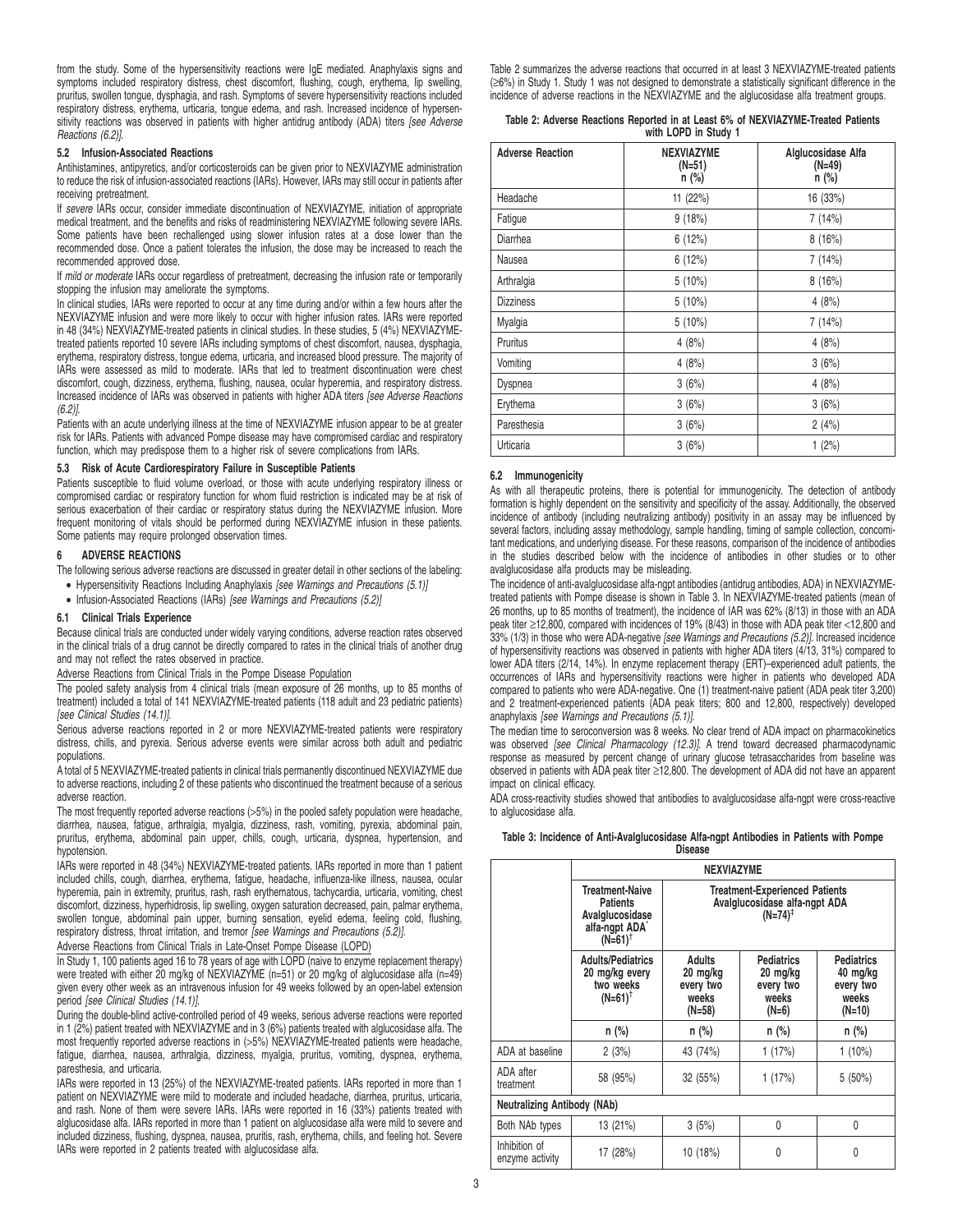#### **Table 3: Incidence of Anti-Avalglucosidase Alfa-ngpt Antibodies in Patients with Pompe Disease (continued)**

|                                            |                                                                                             | <b>NEXVIAZYME</b>                                                                                                           |       |                                                                 |  |  |  |
|--------------------------------------------|---------------------------------------------------------------------------------------------|-----------------------------------------------------------------------------------------------------------------------------|-------|-----------------------------------------------------------------|--|--|--|
|                                            | <b>Treatment-Naive</b><br><b>Patients</b><br>Avalglucosidase<br>alfa-ngpt ADA<br>$(N=61)^+$ | <b>Treatment-Experienced Patients</b><br>Avalglucosidase alfa-ngpt ADA<br>$(N=74)^+$                                        |       |                                                                 |  |  |  |
|                                            | <b>Adults/Pediatrics</b><br>20 mg/kg every<br>two weeks<br>$(N=61)^+$                       | <b>Adults</b><br><b>Pediatrics</b><br>20 mg/kg<br>20 mg/kg<br>every two<br>every two<br>weeks<br>weeks<br>(N=58)<br>$(N=6)$ |       | <b>Pediatrics</b><br>40 mg/kg<br>every two<br>weeks<br>$(N=10)$ |  |  |  |
|                                            | $n$ (%)                                                                                     | $n$ (%)                                                                                                                     | n (%) | n (%)                                                           |  |  |  |
| Inhibition of<br>enzyme cellular<br>uptake | 24 (39%)                                                                                    | 12 (21%)                                                                                                                    | 0     | 1 (10%)                                                         |  |  |  |

\*Includes one pediatric patient

†Treatment naive: only treated with avalglucosidase alfa-ngpt

‡Treatment experienced: previously treated with alglucosidase alfa. Treatment-experienced patients received alglucosidase alfa treatment within a range of 0.9–9.9 years for adult patients and 0.5–11.7 years for pediatric patients before receiving NEXVIAZYME.

### **8 USE IN SPECIFIC POPULATIONS**

#### **8.1 Pregnancy** Risk Summary

Available data from case reports of NEXVIAZYME use in pregnant women are insufficient to evaluate for a drug associated risk of major birth defects, miscarriage, or adverse maternal or fetal outcomes. However, available data from postmarketing reports and published case reports on alglucosidase alfa (another hydrolytic lysosomal glycogen-specific enzyme replacement therapy) use in pregnant women have not identified a drug-associated risk of adverse pregnancy outcomes. The continuation of treatment for Pompe disease during pregnancy should be individualized to the pregnant woman. Untreated Pompe disease may result in worsening disease symptoms in pregnant women [see Clinical Considerations].

Embryo-fetal toxicity studies performed in pregnant mice resulted in maternal toxicity related to an<br>immunologic response (including an anaphylactoid response) and embryo-fetal loss at 17 times the<br>human steady-state AUC a ≥30 kg or 10 times the human steady-state AUC at the recommended biweekly dose of 40 mg/kg for LOPD patients weighing <30 kg. Avalglucosidase alfa-ngpt did not cross the placenta in mice, therefore, the adverse effects were likely related to the immunologic response in the mothers. Embryo-fetal toxicity studies performed in pregnant rabbits showed no adverse effects on the fetuses at exposure up to 91 times the human steady-state AUC at the recommended biweekly dosage of 20 mg/kg for LOPD patients weighing ≥30 kg or 50 times the human steady-state AUC at the recommended biweekly dose of 40 mg/kg for LOPD patients weighing <30 kg *[see Data].*<br>The estimated background risk of major birth defects and miscarriage in the indicated population is

unknown. All pregnancies have a background risk of birth defect, miscarriage, or other adverse outcomes. In the U.S. general population, the estimated background risk of major birth defects and

miscarriage in clinically recognized pregnancies is 2% to 4% and 15% to 20%, respectively. Pregnant women exposed to NEXVIAZYME, or their healthcare providers, should report NEXVIAZYME exposure by calling 1-800-745-4447, extension 15500.

#### Clinical Considerations

Disease-associated maternal and/or embryo-fetal risk

Untreated Pompe disease has been associated with worsening respiratory and musculoskeletal symptoms in some pregnant women.

# Data

Animal data

The majority of reproductive toxicity studies in mice included the pretreatment with diphenhydramine (DPH) to prevent or minimize hypersensitivity reactions. The effects of NEXVIAZYME were evaluated<br>based on comparison with a control group treated with DPH alone. Rabbits tested in reproductive<br>toxicity studies were not pr Embryo-fetal toxicity studies performed in pregnant mice at doses of 0, 10, 20, or 50 mg/kg/day administered intravenously once daily on gestational days 6 through 15 resulted in an immunologic response, including an anaphylactoid response, in some dams at the highest dose of 50 mg/kg/day (17 times the human steady-state AUC at the recommended biweekly dose of 20 mg/kg for LOPD patients weighing ≥30 kg or 10 times the human steady-state AUC at the recommended biweekly dose of 40 mg/kg for LOPD patients weighing <30 kg). Increased postimplantation loss and mean number of late resorptions were observed in this group. Placental transfer studies determined that avalglucosidase alfa-ngpt was not transported from the maternal to the fetal circulation in mice, suggesting that the embryo-fetal effects were due to maternal toxicity relating to the immunologic response. The maternal no observed adverse effect level (NOAEL) was 50 mg/kg/day intravenously (17 times the human AUC) and the developmental NOAEL was 20 mg/kg/day intravenously (4.8 times the human AUC).

Embryo-fetal toxicity studies performed in rabbits at doses of 0, 30, 60, and 100 mg/kg/day administered intravenously once daily on gestational days 6 through 19 resulted in no adverse effects in the fetuses at the highest dose (100 mg/kg/day; 91 times the human steady-state AUC at the<br>recommended biweekly dosage of 20 mg/kg for LOPD patients weighing ≥30 kg or 50 times the human<br>steady-state AUC at the recomme kg). Furthermore, the administration of NEXVIAZYME intravenously every other day in mice from gestational day 6 through postpartum day 20 did not produce adverse effects in the offspring at the highest dose of 50 mg/kg (maternal exposure not evaluated).

# **8.2 Lactation**

# Risk Summary

There are no data on the presence of avalglucosidase alfa-ngpt in human or animal milk, the effects on the breastfed infant, or the effects on milk production. Available published literature suggests the presence of alglucosidase alfa (another hydrolytic lysosomal glycogen-specific enzyme replacement

therapy) in human milk. The developmental and health benefits of breastfeeding should be considered along with the mother's clinical need for NEXVIAZYME and any potential adverse effects on the breastfed child from NEXVIAZYME or from the underlying maternal condition.

Lactating women exposed to NEXVIAZYME, or their healthcare providers, should report NEXVIAZYME exposure by calling 1-800-745-4447, extension 15500.

## **8.4 Pediatric Use**

The safety and effectiveness of NEXVIAZYME for the treatment of late-onset Pompe disease have been established in pediatric patients 1 year of age and older. Use of NEXVIAZYME for this indication is supported by evidence from two clinical studies which included adults with LOPD, and 1 pediatric patient with LOPD (16 years of age) and from safety experience in 19 pediatric patients with<br>infantile-onset Pompe disease (IOPD) (1 to 12 years of age) treated with NEXVIAZYME *[see Clinical* Studies (14.1)]. NEXVIAZYME is not approved for the treatment of IOPD.

The safety profile of NEXVIAZYME in pediatric patients 1 to 12 years old with Pompe disease was similar to the safety profile of NEXVIAZYME in older pediatric and adult patients with LOPD. The safety and effectiveness of NEXVIAZYME have not been established in pediatric patients younger than 1 year of age.

#### **8.5 Geriatric Use**

Clinical studies with NEXVIAZYME included 14 patients 65 to 74 years of age and 3 patients 75 years of age and older. The recommended dosage in geriatric patients is the same as the recommended dosage in younger adult patients [see Adverse Reactions (6.1)].

## **11 DESCRIPTION**

Avalglucosidase alfa-ngpt is a hydrolytic lysosomal glycogen-specific recombinant human α-glucosi-dase enzyme conjugated with multiple synthetic bis-mannose-6-phosphate (bis-M6P)-tetra-mannose glycans resulting in approximately 15 moles of M6P per mole of enzyme (15 M6P) and is produced in Chinese hamster ovary cells (CHO). Avalglucosidase alfa-ngpt has a molecular weight of approximately 124 kDa.

NEXVIAZYME (avalglucosidase alfa-ngpt) for injection is a sterile white to pale-yellow lyophilized powder for intravenous use after reconstitution and dilution. Each single-dose vial contains 100 mg of avalglucosidase alfa-ngpt, glycine (200 mg), L-Histidine (10.7 mg), L-Histidine HCl monohydrate (6.5 mg), mannitol (200 mg), and polysorbate 80 (1 mg). After reconstitution with 10 mL of Sterile Water for Injection, USP, the resultant concentration is 100 mg/10 mL (10 mg/mL) with a pH of approximately  $6.2.$ <br>12

# **12 CLINICAL PHARMACOLOGY**

### **12.1 Mechanism of Action**

Pompe disease (also known as glycogen storage disease type II, acid maltase deficiency, and glycogenosis type II) is an inherited disorder of glycogen metabolism caused by a deficiency of the lysosomal enzyme acid α-glucosidase (GAA), which results in intralysosomal accumulation of glycogen in various tissues.

Avalglucosidase alfa-ngpt provides an exogenous source of GAA. The M6P on avalglucosidase alfa-ngpt mediates binding to M6P receptors on the cell surface with high affinity. After binding, it is internalized and transported into lysosomes where it undergoes proteolytic cleavage that results in increased GAA enzymatic activity. Avalglucosidase alfa-ngpt then exerts enzymatic activity in cleaving

# glycogen. **12.2 Pharmacodynamics**

In patients with Pompe disease, excess of glycogen is degraded to hexose tetrasaccharide (Hex4) which is then excreted in urine. The urinary Hex4 assay measures its major component, glucose tetrasaccharide (Glc4). In clinical studies, treatment with NEXVIAZYME resulted in reductions of urinary Glc4 concentrations (normalized by urine creatinine and reported as mmol Glc4/mol creatinine) in patients with Pompe disease.

In Study 1, the baseline mean urinary Glc4 concentration was 12.7 mmol/mol and 8.7 mmol/mol in NEXVIAZYME and alglucosidase alfa treatment groups, respectively, in treatment-naive LOPD patients [see Clinical Studies (14.1)]. The mean percentage (SD) change in urinary Glc4 concentrations from baseline to Week 49 was -54% (24) and -11% (32) in the NEXVIAZYME and alglucosidase alfa treatment groups, respectively.

#### **12.3 Pharmacokinetics**

The avalglucosidase alfa-ngpt exposure increases in an approximately proportional manner with<br>increasing doses over a range from 5 to 20 mg/kg (0.25 to 1 time the approved recommended dosage<br>in LOPD patients weighing ≥30 patients weighing <30 kg). No accumulation was observed following every two weeks dosing. Following<br>intravenous infusion of 20 mg/kg of NEXVIAZYME every two weeks in LOPD patients weighing ≥30 kg, the mean  $\pm$  SD plasma  $\widetilde{C}_{\rm max}$  of avalglucosidase alfa-ngpt at Week 1 and Week 49 was 259  $\pm$  72 µg/mL and 242 ± 81 µg/mL, respectively; the mean ± SD plasma AUC of avalglucosidase alfa-ngpt at Week 1 and Week 49 was 1,290 ± 420 µg·h/mL and 1,250 ± 433 µg·h/mL, respectively. Patients weighing <30 kg are expected to have similar AUC following intravenous infusion of 40 mg/kg of NEXVIAZYME every two weeks.

# Distribution

The volume of distribution of avalglucosidase alfa-ngpt was 3.4 L in LOPD patients.

#### Elimination

The mean avalglucosidase alfa-ngpt plasma elimination half-life was 1.6 hours in LOPD patients. The mean avalglucosidase alfa-ngpt clearance was 0.9 L/hour.

### **Metabolism**

The metabolic pathway of avalglucosidase alfa-ngpt has not been characterized. The protein portion of avalglucosidase alfa-ngpt is expected to be metabolized into small peptides and amino acids via catabolic pathways.

#### Antidrug Antibody Effects on Pharmacokinetics

In treatment-naive LOPD patients who received NEXVIAZYME 20 mg/kg every two weeks, 96% (49/51) of patients developed treatment emergent ADA. The exposure (e.g., AUC) in the two ADA-negative patients was within the range of that in patients who developed ADA. Among the patients who developed ADA, the median AUC was similar between Week 1 and Week 49 irrespective of titer values and neutralizing activities of the ADA. Increased incidence of IARs was observed in patients with sustained higher ADA peak titers (>12,800) [see Adverse Reactions (6.1)].

# Specific Populations

Population pharmacokinetic analyses indicated that age and sex did not significantly influence the pharmacokinetics of avalglucosidase alfa-ngpt in patients with Pompe disease aged 1 to 78 years. Pediatric patients

In 16 patients aged 1 to 12 years with Pompe disease, following a 4-hour intravenous infusion of NEXVIAZYME 20 mg/kg every two weeks and 7-hour intravenous infusion of NEXVIAZYME 40 mg/kg